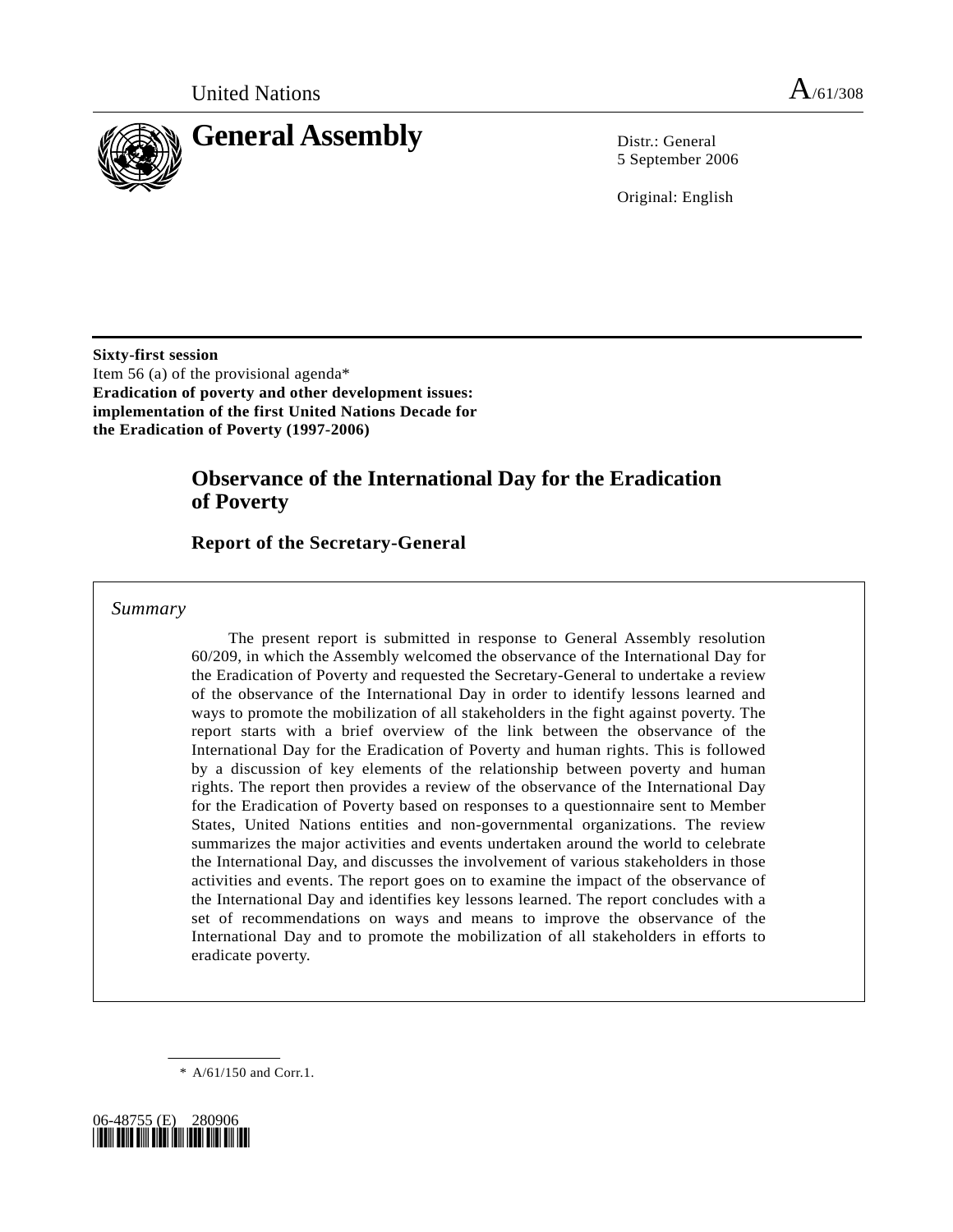# Contents

|     |                                                                                     |                                                                    | Paragraphs | Page |
|-----|-------------------------------------------------------------------------------------|--------------------------------------------------------------------|------------|------|
|     |                                                                                     |                                                                    | $1 - 2$    | 3    |
| Н.  | The International Day for the Eradication of Poverty and human rights $\dots \dots$ |                                                                    | $2 - 16$   | 3    |
|     | А.                                                                                  |                                                                    | $4 - 7$    | 3    |
|     | В.                                                                                  |                                                                    | $8 - 16$   | 8    |
| Ш.  | Review of the International Day for the Eradication of Poverty                      |                                                                    | $17 - 56$  | 10   |
|     | A.                                                                                  | Awareness of the International Day for the Eradication of Poverty  | $20 - 22$  | 10   |
|     | В.                                                                                  | Observance of the International Day for the Eradication of Poverty | $23 - 51$  | 11   |
|     |                                                                                     |                                                                    | $52 - 56$  | 16   |
| IV. |                                                                                     |                                                                    | $57 - 60$  | 18   |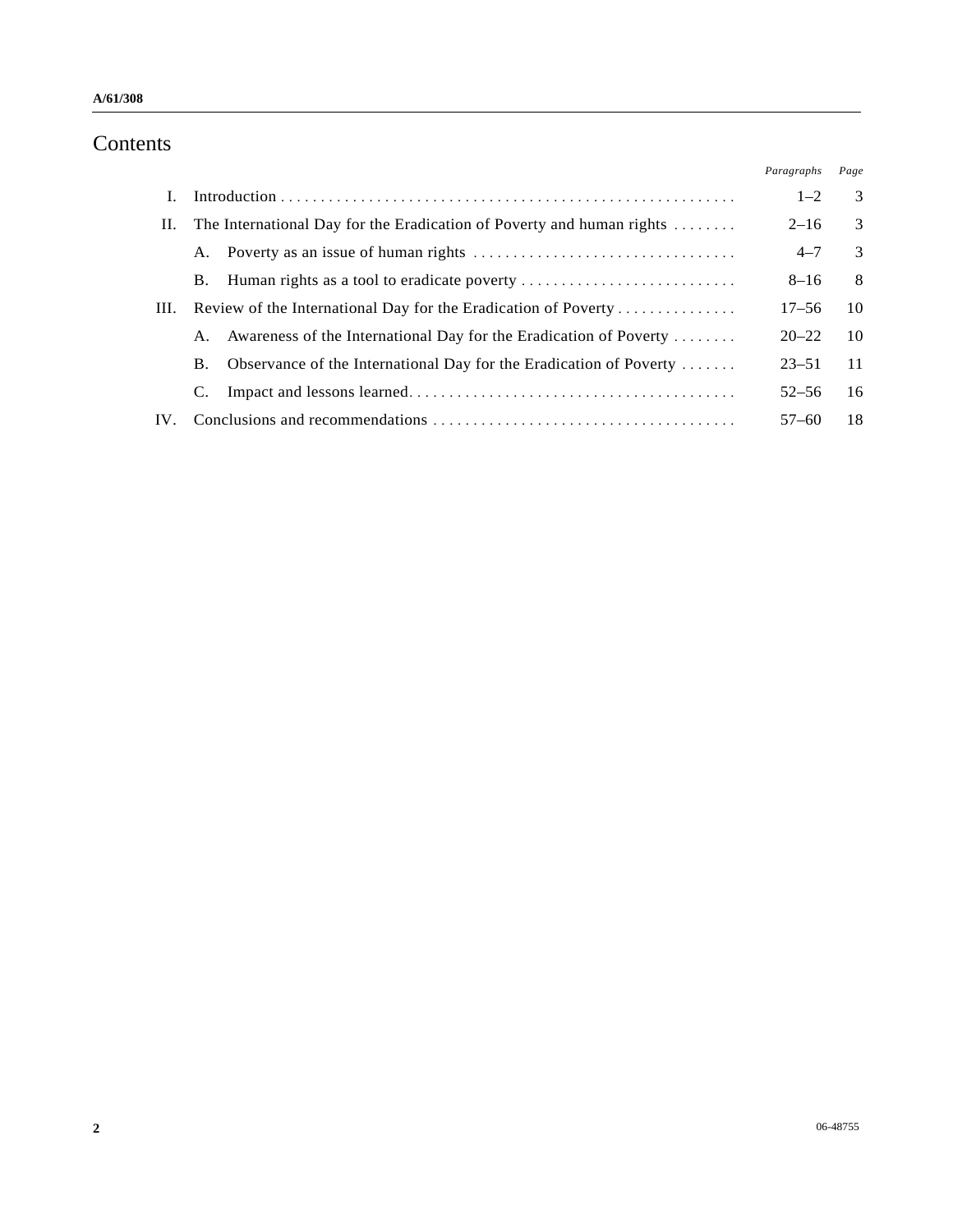# **I. Introduction**

1. By its resolution 47/196, the General Assembly declared 17 October as the International Day for the Eradication of Poverty and invited all States to devote the International Day to presenting and promoting, as appropriate in the national context, concrete activities with regard to the eradication of poverty and destitution. The resolution also invited intergovernmental and non-governmental organizations to assist States, at their request, in organizing national activities for the observance of the International Day. The Secretary-General was requested to take, within existing resources, the measures necessary to ensure the success of United Nations observance of the International Day.

2. Further, in its resolution 60/209, the General Assembly recognized the useful role the observance of the International Day continues to play in raising public awareness and mobilizing all stakeholders and requested the Secretary-General to undertake a review of the observance of the International Day in order to identify lessons learned and ways to promote the mobilization of all stakeholders in the fight against poverty. The present report responds to this request and takes stock of the activities and initiatives carried out at the national and international levels for the observance of the International Day. As at 14 August 2006, a total of 25 Member States<sup>1</sup> and nine United Nations entities<sup>2</sup> had responded to a questionnaire on the observance of the International Day.

# **II. The International Day for the Eradication of Poverty and human rights**

3. The International Day for the Eradication of Poverty was inspired in large part by the fact that certain non-governmental organizations had, in many States, observed the World Day to Overcome Extreme Poverty on 17 October.<sup>3</sup> The World Day, which stresses the links between poverty and human rights, was first celebrated in 1987 by thousands of participants at the Liberties and Human Rights Plaza in Paris, where the Universal Declaration of Human Rights was signed in 1948. Over 100,000 people responded to the call of Joseph Wresinski to gather at the Trocadero in Paris on 17 October 1987 to honour the victims of extreme poverty, violence and hunger. The gathering proclaimed that poverty is a violation of human rights and affirmed the need to come together to ensure that these rights are respected. The lines "Wherever men and women are condemned to live in extreme poverty, human rights are violated. To come together to ensure that these rights be respected is our solemn duty", echoing the spirit of the World Day to Overcome Extreme Poverty, are inscribed on the commemorative stone unveiled on that day. Replicas of the original commemorative stone at the Liberties and Human Rights Plaza in Paris are now found in several places around the world, including one on the North Lawn of United Nations Headquarters in New York.<sup>4</sup>

# **A. Poverty as an issue of human rights**

4. The recognition that poverty is a violation of human rights or that promoting human rights could alleviate poverty was a long time in coming. However, a human rights approach to poverty reduction is now being recognized and implemented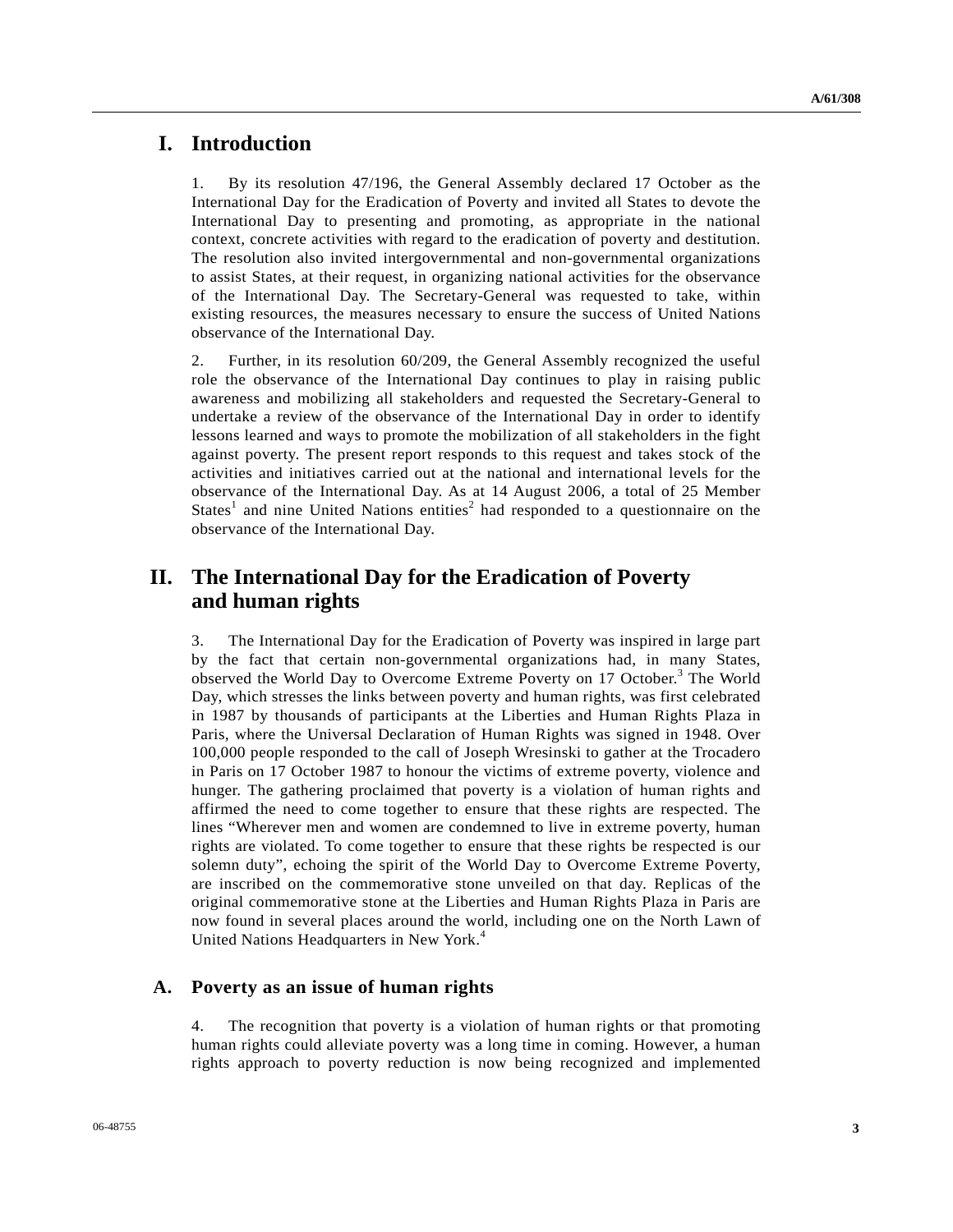internationally.<sup>5</sup> Such an approach links poverty reduction to questions of obligation, rather than welfare or charity, and compels policymakers to seek out and identify the most vulnerable people and implement appropriate strategies to help them escape poverty and destitution.

5. Human rights are universal legal guarantees protecting individuals and groups against actions and omissions that interfere with fundamental freedoms, entitlements and human dignity. A human rights approach is grounded in the International Bill of Human Rights<sup>6</sup> and the core human rights treaties that clearly define those rights. Among the rights guaranteed to all human beings under these treaties are the right to life, liberty and security of person, the right to the highest attainable standard of health, the right to just and favourable working conditions, the right to adequate food, housing and social security, the right to education, the right to vote and take part in the conduct of public affairs and the right to participate in cultural life.

6. The fact that poverty persists in many parts of the world points not only to an inequitable distribution of economic, social and political opportunities, but also to a violation of human rights. Often the condition of living in poverty also affects the ability of the most vulnerable and disadvantaged individuals, families and groups to defend their rights and responsibilities. The violation of human rights is thus both a cause and a consequence of poverty. People living in poverty are, by their condition, disempowered and excluded from society, and their capacity to secure their own rights is extremely limited by their situation. As a result, the eradication of poverty is not only a development goal, but also a central challenge for human rights, and the defence of all human rights is not only a concern of human rights activists and jurists, but also a central element of the poverty eradication process. The box below illustrates the key links between poverty and the violation of human rights.

#### Box 1

#### **Links between poverty and human rights**

**Right to life and to physical integrity** 

Universal Declaration of Human Rights, article 3;

International Covenant on Civil and Political Rights, article 6.

The lives and physical well-being of people living in extreme poverty are continuously threatened by lack of food, risk of disease, hazardous work and precarious living conditions. They experience violence of all types, including attacks, harassment, intimidation, severe discrimination and, in some cases, even death threats. Poor women are particularly vulnerable to domestic and other forms of gender-specific violence.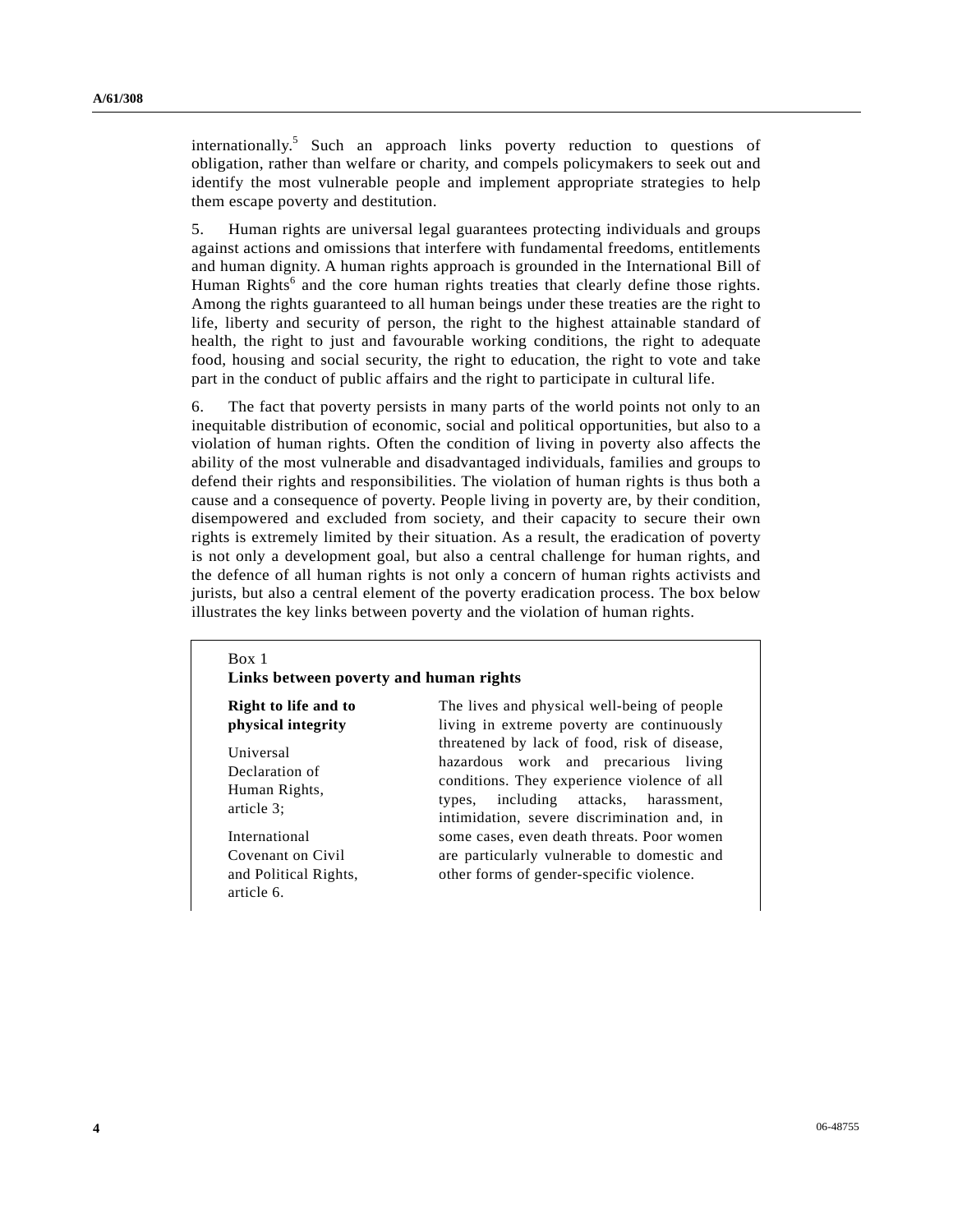**Right to recognition as a person before the law and to be registered** 

Universal Declaration of Human Rights, article 6;

International Covenant on Civil and Political Rights, articles 16 and 24.

### **Right to justice**

Universal Declaration of Human Rights, articles 10 and 11;

International Covenant on Civil and Political Rights, articles 14 and 15.

# **Right to take part in political affairs**

Universal Declaration of Human Rights, article 21.

Due to lack of legal domicile and the high direct and indirect costs of registration, people living in poverty are often not recognized before the law and face significant obstacles in registering their children. The United Nations Children's Fund (UNICEF) estimates that in 2003, the births of around 48 million children (36 per cent of total births worldwide that year) were unregistered.<sup>7</sup> Not being registered, i.e., not having a legal identity, makes it very difficult to enrol in school, to obtain employment, to benefit from social services, to exercise political rights, to prove parentage, to marry, to prove nationality, to travel freely and outside of national borders, to take proceedings before a court or even to avoid being imprisoned. The recognition of this right is therefore a prerequisite for the realization of many other rights.

People living in poverty are particularly vulnerable to violations of their rights, but they often cannot avail themselves of the most effective tool to defend themselves against these abuses — court protection. They are hindered from access to justice by financial constraints, illiteracy, lack of education and information, lack of selfconfidence, the complexity of procedures, mistrust and fear stemming from their experience of the justice system and the slow pace of justice. This is of particular concern, as people living in poverty are more likely than others to be discriminated against and their fundamental human rights are often violated with impunity.

Due to lack of information and political power, people living in poverty cannot participate meaningfully in political decisionmaking processes. Social discrimination and lack of housing, education and civil registration are additional obstacles to the exercise of political rights. Poor people are thus unable to influence policies to their benefit and their specific needs remain neglected. In addition, the very poor are also more exposed than others to unscrupulous manipulation of freedom of choice.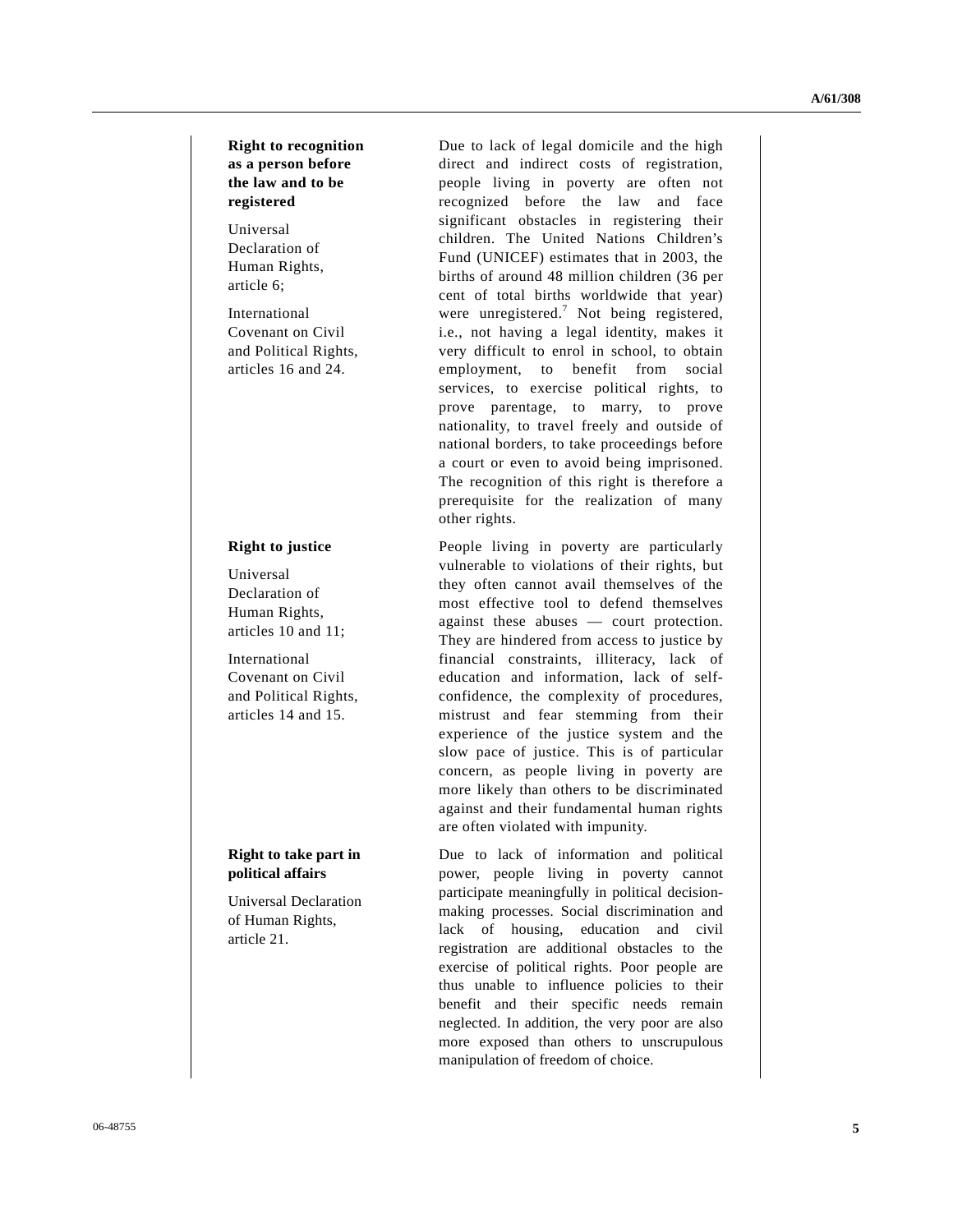# **Right to participate in social and cultural life**

Universal Declaration of Human Rights, article 22;

International Covenant on Economic, Social and Cultural Rights, article 15.

## **Right to decent work**

Universal Declaration of Human Rights, article 23;

International Covenant on Economic, Social and Cultural Rights, articles 6, 7, 8 and 9.

# **Right to a decent standard of living**

Universal Declaration of Human Rights, article 25.

## **Right to adequate food**

Universal Declaration of Human Rights, article 25;

International Covenant on Civil and Political Rights, article 11.

As a unifying force of society, culture is an important ingredient in social integration and serves as protection against social exclusion. However, the cultures of minorities and indigenous groups are frequently not respected, and people living in poverty often lack the basic capability to participate actively in the social, cultural and political life of their communities.

Finding formal employment is often impossible for the poor due to social discrimination and lack of housing, education or training. They are therefore forced to find work in the informal economy. Such work tends to be low skilled, insecure, hazardous and too poorly paid to guarantee an adequate standard of living. Since their labour is often the only asset that people living in poverty own, securing the right to decent work is instrumental to the enjoyment of other rights such as food, health and housing.

People living in poverty are often malnourished and do not have adequate clothing, shelter, access to water and sanitation, medical care and social services. This adversely affects their ability to claim other rights they are entitled to, such as the right to education, health and work, thereby reinforcing the vicious circle of poverty.

Adequate food is needed for human survival and for a healthy life. Undernutrition handicaps people for life: hungry children cannot concentrate at school and hunger reduces workers' productivity. Poverty may lead to undernutrition and undernutrition is likely to deepen poverty.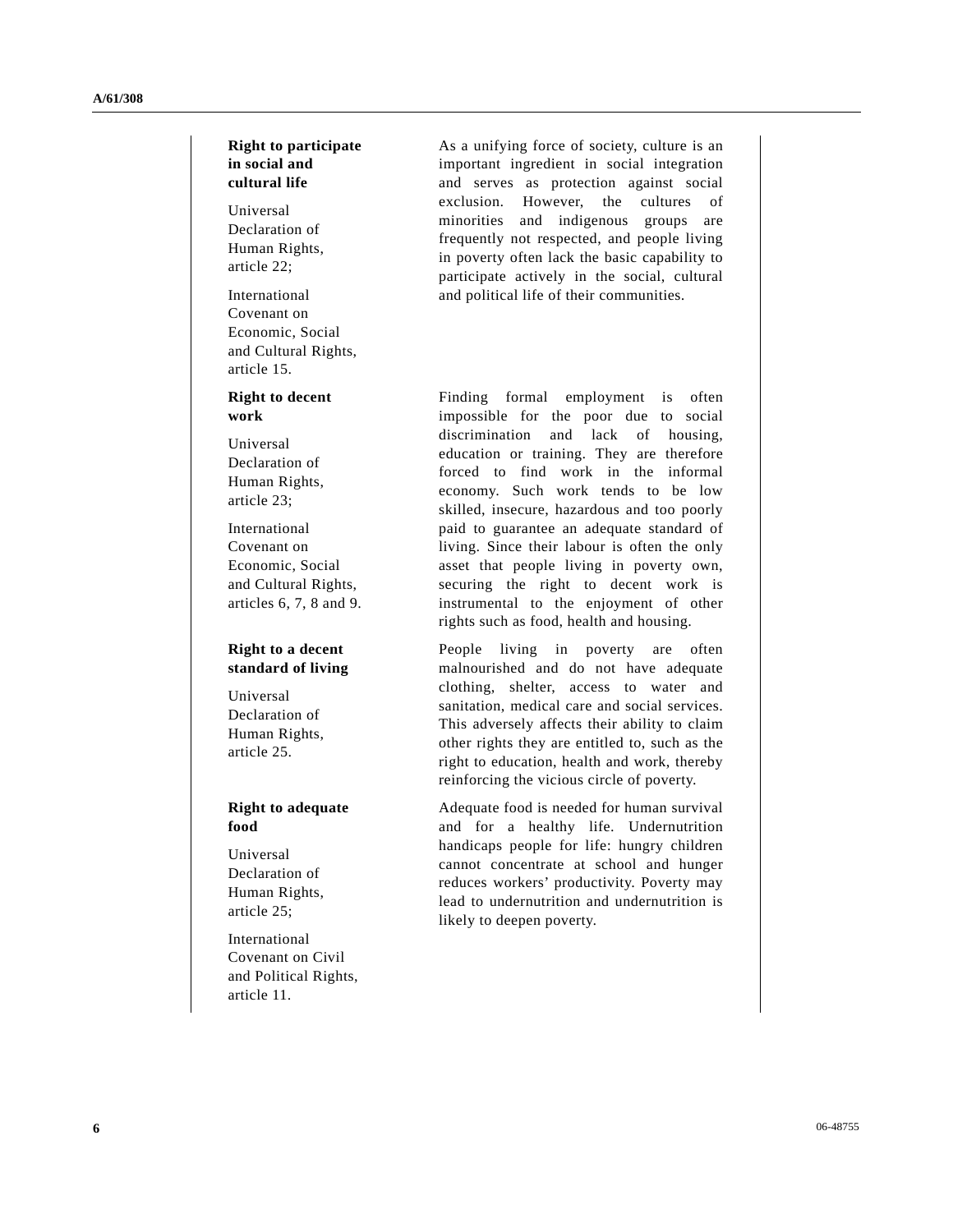### **Right to housing**

International Covenant on Economic, Social and Cultural Rights, article 11;

Convention on the Rights of the Child, article 27.

## **Right to health**

Universal Declaration of Human Rights, article 25;

International Covenant on Economic, Social and Cultural Rights, article 12.

#### **Right to education**

Universal Declaration of Human Rights, article 26;

International Covenant on Economic, Social and Cultural Rights, articles 13 and 14.

Housing of the very poor — if they have any — tends to be built with low-quality materials, often lacks running water, sanitation facilities and electricity and is often located in unhealthy environments far away from basic services. It is frequently insecure as a result of legal or arbitrary evictions and the inability of the poor to pay even a minimal rent regularly. Additionally, poor housing has a major impact on the exercise of other rights, such as the rights to health and employment. Precariousness of housing can also affect educational attainment by hindering regular school attendance and hampering children's intellectual and physical development through lack of stability, lack of space, an unhealthy environment, overcrowding and noise.

Ill health contributes to poverty by reducing worker productivity, lowering educational achievements and limiting opportunities. At the same time, ill health is often a consequence of poverty. Health services for poor people are often inaccessible, inadequate or ill-equipped. Mortality rates are much higher, life expectancy is considerably reduced and pregnancy and childbirth are particularly risky for the poor. Although they are the ones most exposed to disease, the poorest population groups are the least often covered by vaccination campaigns.

Education is one of the most effective ways of breaking the vicious cycle of poverty and is crucial for the realization of other rights, such as the rights to work, health and political participation. However, it often remains inaccessible to those who live in poverty. When family income is insufficient, children are forced to join in the daily quest for family subsistence or work outside the home. This has a negative impact on their ability to learn and go to school. Poor children who are able to attend school are sometimes rejected or discriminated against at school owing to their social origins.

*Sources*: E/CN.4/Sub.2/1996/13; *Draft Guidelines: A Human Rights Approach to Poverty Reduction Strategies,* Office of the United Nations High Commissioner for Human Rights (2002).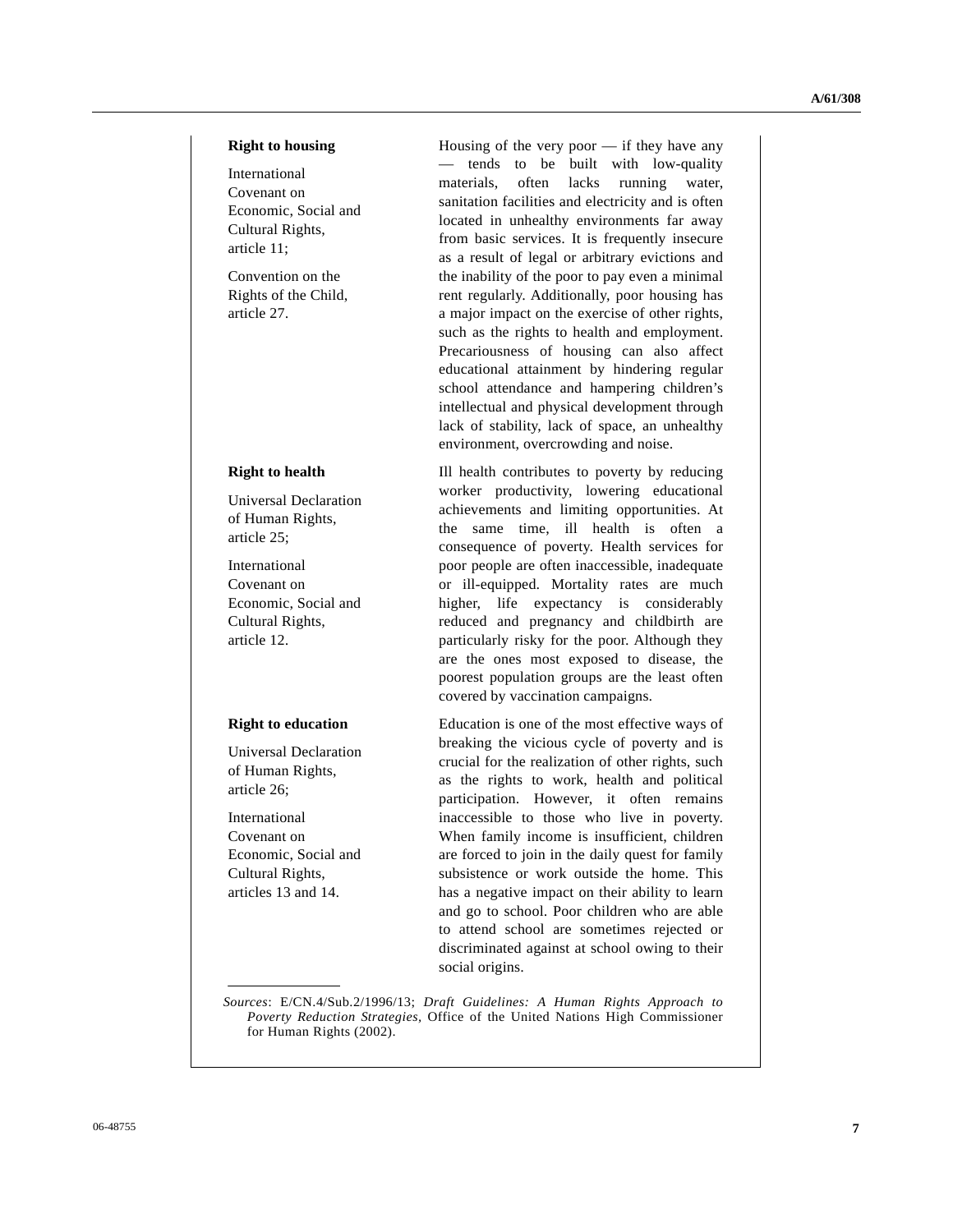7. Poverty is more than just a lack of income; it is also the lack of health care, education, access to political participation, decent work and security. All these factors are interdependent and must be addressed simultaneously if efforts to reduce poverty are to be effective. Although in many cases rapid progress in poverty reduction has been achieved without full respect for all civil and political rights, all human rights are mutually reinforcing and must therefore be protected simultaneously in order to empower and support people in their fight against poverty. The Declaration on the Right to Development and the Vienna Declaration and Programme of Action<sup>8</sup> emphasize that it is necessary to respect economic, social and cultural rights on an equal footing with civil and political rights, and that the non-recognition of one type of rights can have consequences for other rights. For example, a person who is not registered at birth may be unable to have access to education and health services, even when these services are available free of charge. In other instances, the fulfilment of civil and political rights has proven to help achieve economic, social and cultural rights by empowering citizens to demand more equitable development.<sup>9</sup> The use of a multidimensional strategy that incorporates the defence of all human rights is therefore crucial to fighting poverty in all its many dimensions.

# **B. Human rights as a tool to eradicate poverty**

8. The inclusion of human rights as an integral part of poverty eradication efforts offers several important advantages over the conventional development approach. There is a rich literature that provides a comprehensive discussion of the value of a human rights approach to poverty eradication. The following discussion merely serves to highlight some of the most important ways in which human rights considerations can benefit efforts to eradicate poverty.<sup>10</sup>

9. First, the norms and values enshrined in the human rights approach to poverty eradication have the potential to empower the poor. It is now widely recognized that effective poverty reduction is not possible without empowerment of the poor. The human rights approach to poverty reduction is essentially about such empowerment.

10. Second, the human rights approach to poverty eradication efforts obliges us to pay attention to the process of development as much as to its results. In general, the socio-economic development approach to poverty reduction tends to be focused on changes in the level of poverty — usually measured by the level of income without considering the process to achieve the change. From the human rights perspective, the process is as important as the outcome, and the neglect of rights and non-fulfilment of minimum core obligations in the name of policy trade-offs and development is therefore seen as unjustifiable.

11. Third, a human rights approach to poverty eradication encourages us to monitor poverty reduction using a broader set of indicators, such as the nature of the progress towards poverty eradication and the instruments used to achieve it, and to consider whether such progress has been achieved through means compatible with human rights.

12. Fourth, a human rights approach to poverty eradication helps to establish who the claimants of rights are and who the duty-holders are, and makes duty-holders responsible and accountable for their actions. The latter group may include communities, Governments at all levels, the private sector, civil society and external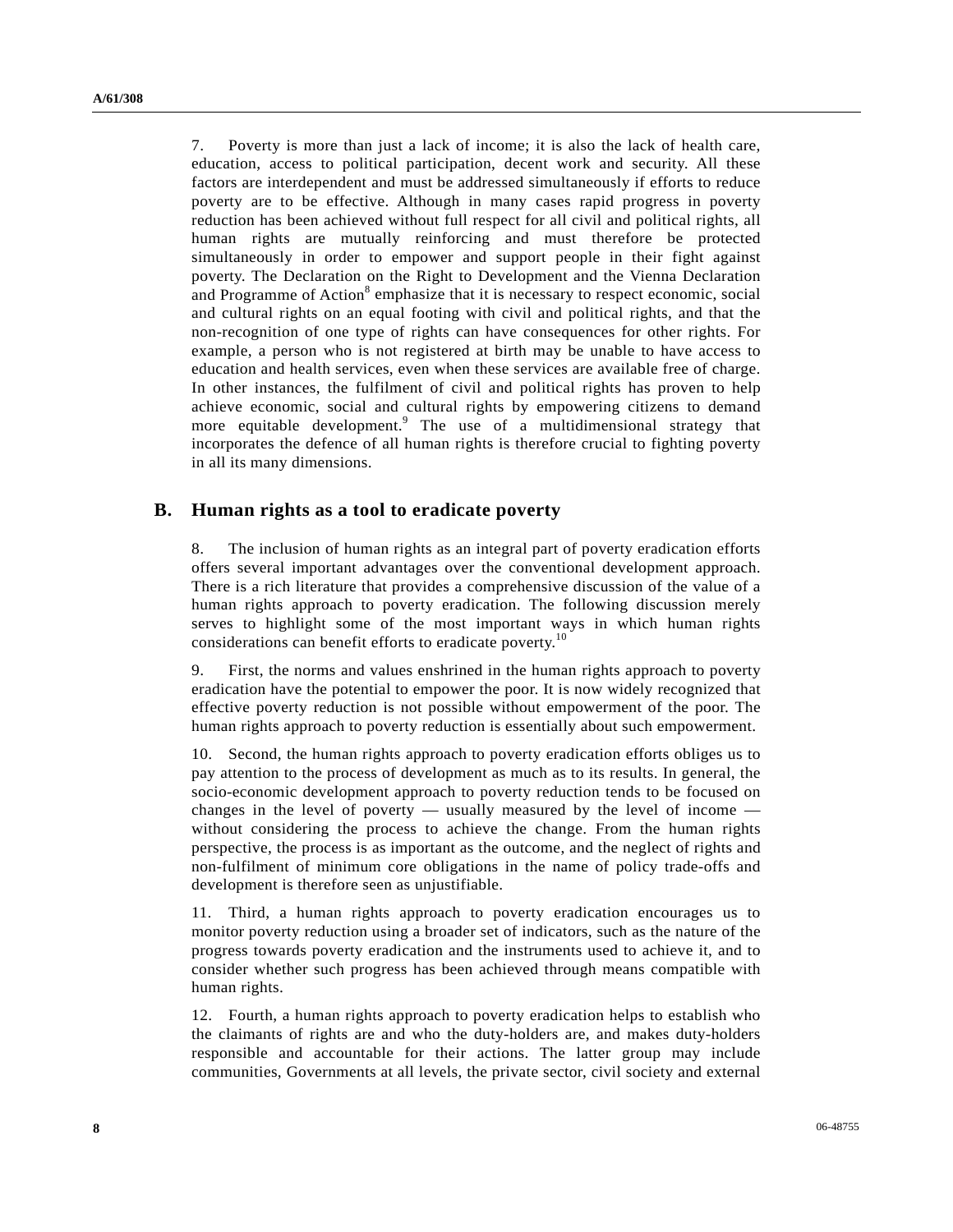development partners, both bilateral and multilateral. For instance, States are not only encouraged to provide free elementary education for all; when they recognize this as a right, they become responsible for taking the necessary steps to fulfil it. In sum, invoking duties reinforces accountability and responsibility.

13. Finally, the implementation of all human rights is an important tool to eradicate poverty since it ensures that those rights are properly secured and defended. When human rights are guaranteed by law, legal instruments can be used to make sure they are implemented, and the rights of people living in extreme poverty can be restored. In that sense, providing people living in poverty with information about their rights and civil duties, guaranteeing free legal advice, conducting justice in due time and providing translation services for people from minority groups who do not speak the official languages are not only ways to ensure the implementation of such rights, but will also contribute to the eradication of poverty.

14. The enforcement of policies that ensure the respect of all human rights for those most deprived should be an important part of any poverty reduction strategy. Although not all human rights can be realized immediately, it is possible for States to work towards the progressive implementation of those rights, and Governments are accountable for the implementation of policies that help progress towards the full achievement of those rights.

15. Lack of resources is often cited as a constraint to poverty eradication and the progressive realization of human rights. In many parts of the world, additional resources are required, for example, to support free elementary education for all, to generalize access to basic health services or to create an efficient legal system. Economic growth is an important means to achieve these objectives. However, an increase in economic resources does not automatically lead to the realization of rights or to a reduction in poverty. Countries with similar income per capita can present significant differences in their social indicators. Progress towards the realization of all human rights is also a question of political will and not merely a question of the allocation of resources, although the progressive realization of human rights often requires higher and more equitable budgetary allocations for basic social services.

16. A participatory and transparent policymaking process is an important requirement for the implementation of a human rights approach to poverty eradication. Often, people living in poverty do not have information about decisions made by Governments that have profound effects on their lives. They may not be able to express their views and to influence public decisions. It is thus the responsibility of the State to provide information, determine how its policy proposals and decisions may impact the lives of poor people and respond adequately to those concerns. Including people living in poverty in these processes is not easy because it goes beyond mere consultation. It often involves first identifying and seeking out the poorest in society, particularly those without a voice.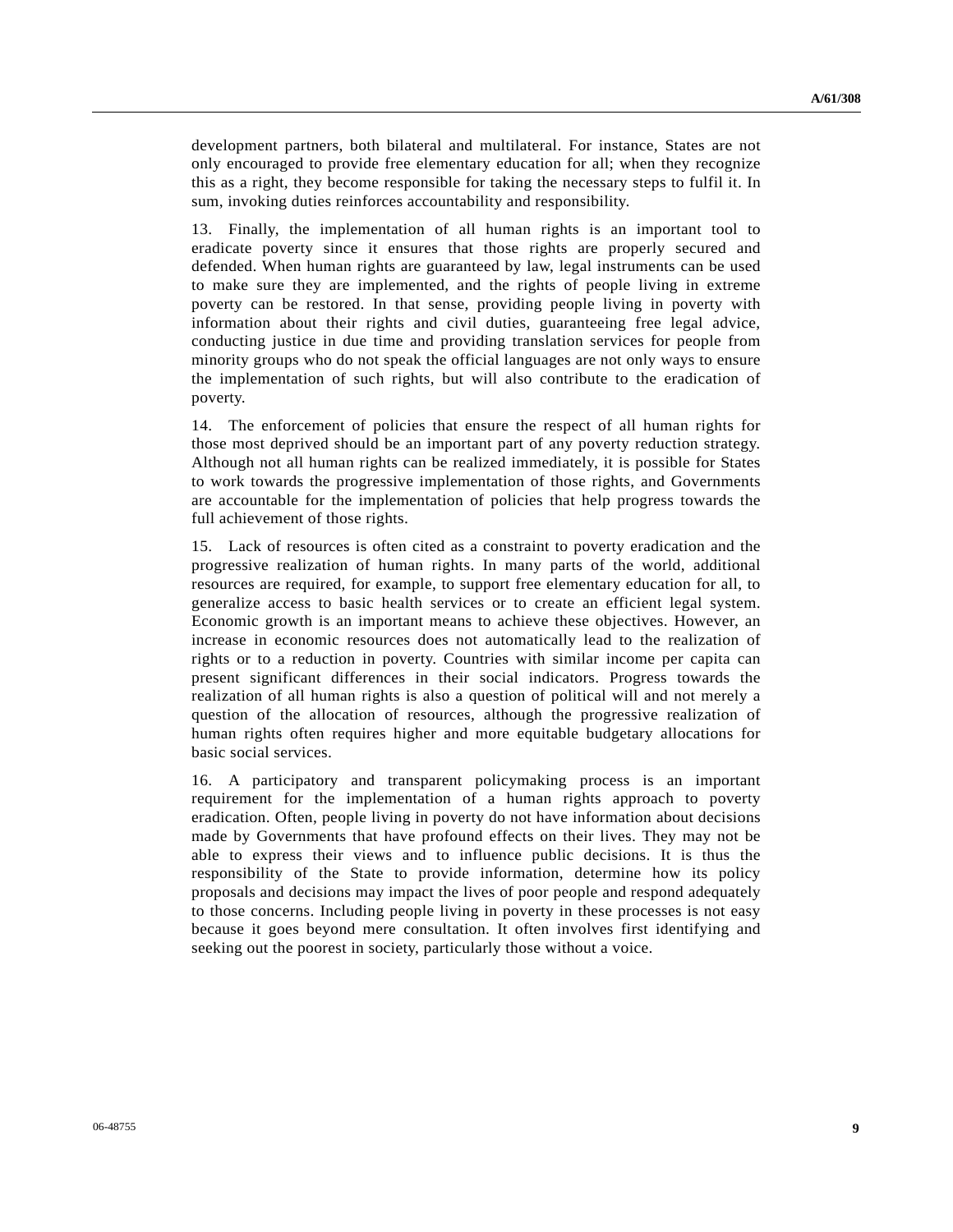# **III. Review of the International Day for the Eradication of Poverty**

17. The present section provides a review of the observance of the International Day for the Eradication of Poverty by Member States, the United Nations system, non-governmental organizations and civil society, taking into account the International Day's impact and lessons learned. In addition to responses to a questionnaire sent to Member States and United Nations entities, this review takes into account the report on the outcome of an international seminar organized by a non-governmental organization as a civil society initiative.<sup>11</sup> The international seminar, held in Montreal, Canada, from 22 to 26 May 2006, reviewed the International Day for the Eradication of Poverty partly on the basis of 175 responses to a questionnaire sent to non-governmental organizations and civil society organizations.

18. The present section first examines the extent to which Member States, the United Nations system, civil society and other stakeholders are aware of the observance of the International Day, and how Member States and the United Nations system plan to raise general awareness about the International Day. The review also looks at the extent to which the International Day is observed by Member States, the United Nations system and civil society organizations, including the types of activities and events that have been organized, the persons or organizations that have coordinated these activities and the roles played by different social groups in the activities. In this regard, this section will report on some future plans to commemorate the International Day.

19. An important objective of the review is to gauge the impact that the observance of the Day has had on the efforts of Member States to eradicate poverty. Likewise, the section will also discuss how such observance has affected or influenced the work of different entities of the United Nations system and its impact on different social groups, especially among people living in poverty. The review will also address the possible lessons learned from the observance of the International Day, including further action and new activities designed to increase the impact of the International Day, drawing upon the experience of Member States, the United Nations system and civil society.

# **A. Awareness of the International Day for the Eradication of Poverty**

20. An overwhelming majority of people working in the area of poverty eradication within their Governments reported that they knew about the existence of the International Day. Governments reported that they came to learn about the International Day through a variety of ways, including United Nations publications (such as the United Nations calendar), communications from the United Nations (such as information and correspondence received from the Secretary-General), through the country offices of different United Nations agencies and programmes and through media campaigns and the news media. For example, Tunisia reported that it had learned about the International Day during the International Year for the Eradication of Poverty in 1996. On the other hand, when Governments were asked whether they believed the public was generally aware of the International Day, about one third of the responses were negative.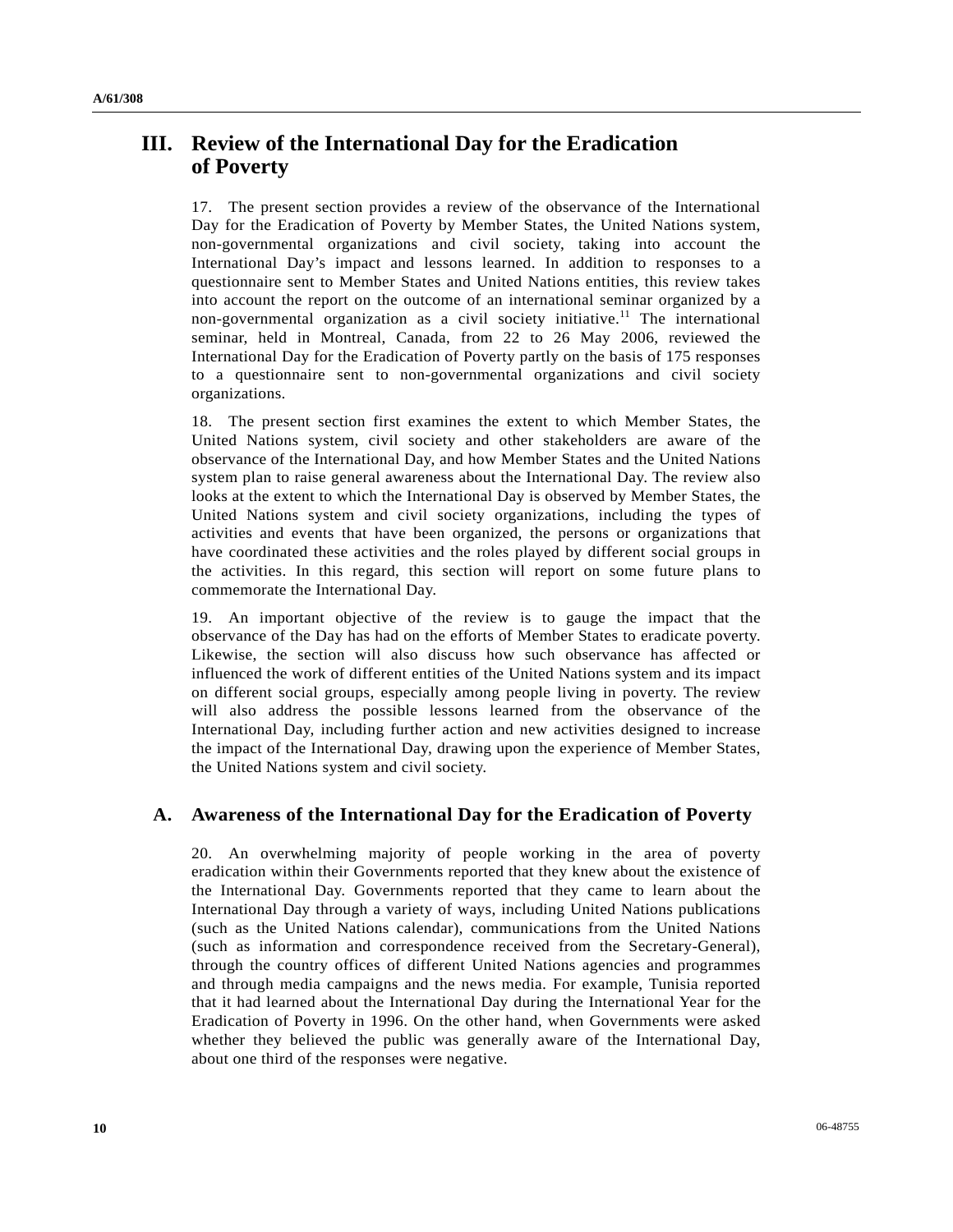21. Not unexpectedly, all entities of the United Nations system that responded to the questionnaire knew about the existence of the International Day. This reflects the fact that in most entities of the United Nations system, the work programme often requires them to track and implement United Nations Days and resolutions, including promotion of the observance of the Day within their organizations and by their clients. When they were asked if their programme recipients were aware of the International Day, most United Nations entities replied in the affirmative.

22. Non-governmental organizations and civil society organizations did not fare much better than Governments in terms of awareness of the International Day. Of the 175 respondents who responded to the questionnaire sent to non-governmental organizations and civil society organizations, about 65 per cent said that they had some knowledge of the International Day commemorations in their respective countries. However, it must be noted that in those countries where civil society groups actively promote the International Day, the level of awareness among people living in poverty and the public in general is generally high.

# **B. Observance of the International Day for the Eradication of Poverty**

23. Nearly two thirds of the 25 Member States that responded to the questionnaire reported that they had observed the International Day. In general, most of the International Day commemorations took place in the countries' capitals. Some countries have a traditional commemorative location with special significance for poverty eradication (in Ireland, for example, it is the Famine Memorial). Only in recent years have commemorations started to spread to the local level. Exceptions to this are Senegal, South Africa and Viet Nam, where commemorations have taken place in many different areas of the country from the beginning. Participants in the commemoration range from a couple of hundred to several thousand, depending on the country and type of activity organized.

24. In recent years, Governments have played an increasingly important role in organizing events or activities for the observance of the International Day, either on their own or in partnership with non-governmental organizations, the private sector or the United Nations system. For example, Cambodia, Jamaica and Tunisia organized the commemoration of the International Day in partnership with the United Nations Development Programme (UNDP). Some Governments have extended financial support to civil society organizations for the organization of events on the International Day. This is the case in Trinidad and Tobago, Senegal, South Africa and Viet Nam, where financial support has been provided to partners from civil society to organize events for the observance of the International Day.

25. In Cambodia, China, Ireland, Jamaica, Mauritius, Senegal, South Africa, Trinidad and Tobago, Tunisia and Viet Nam, a government office has been assigned responsibility for the overall coordination of activities related to the commemoration of the International Day. These offices are located within the Ministries of Social Development or Social Affairs (in Senegal, Trinidad and Tobago, Tunisia and Viet Nam), Ministry of Finance and Economic Development (in Mauritius), Directorate of Planning (in Cambodia) or specific offices for poverty alleviation and development (in China, Ireland and Jamaica). In the case of Algeria, a good partnership has been established between the Ministry of Labour and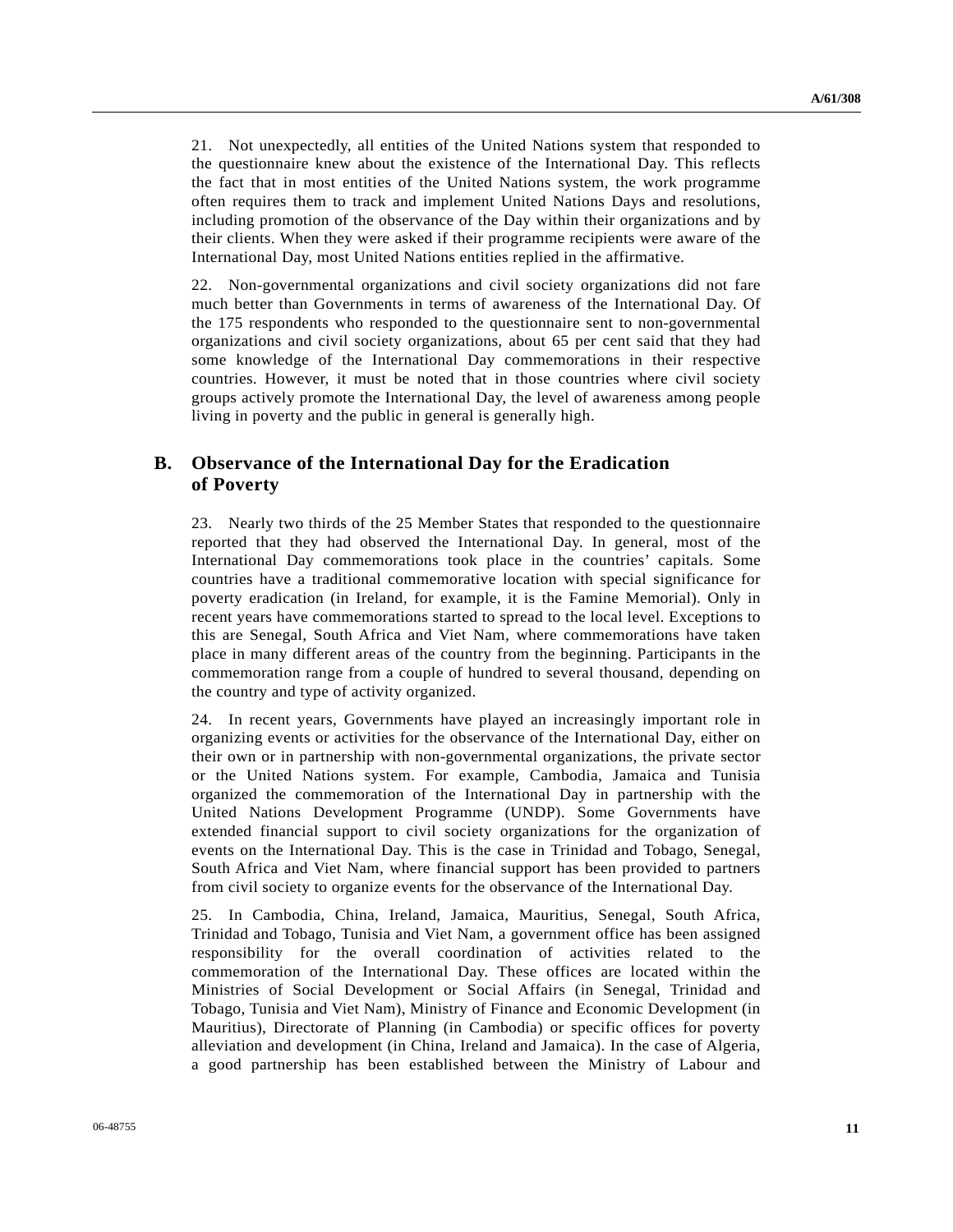National Solidarity, which initiates and develops initiatives to commemorate the International Day, and other social groups that conduct such activities.

26. Although the International Day was proclaimed in 1992, the earliest reported observance was China in 1994. The most recent country to observe the International Day is Malawi, which marked the event for the first time in 2005. In most countries, Governments stated that the decision to commemorate the International Day was taken at their own initiative.

27. Among the elements of the United Nations system that were surveyed, only two had never observed the International Day, while the others had organized some type of activity to mark the date in the previous few years. Most of the international organizations organized events in collaboration with other partners (generally civil society organizations), rather than on their own. All of these organizations have assigned the coordination of activities for the International Day to a specific department, usually the social policy and development office. Among the earliest entities of the United Nations system to start observing the International Day were the Secretariat and the International Fund for Agricultural Development, which organized their first events to mark the International Day in 1993.

28. Moreover, given the fact that the International Day started as a civil society initiative, civil society groups in many countries have been the ones who have initiated the observance of the International Day and have often been instrumental in persuading their Governments to become involved in the commemorations. This has been the case, for example, in France, Ireland, the Philippines and Peru.

29. It is useful to note that a theme is chosen each year for the observance of the International Day. The theme, an issue of special concern to the eradication of poverty, is the result of a process of consultation, initiated by the Department of Economic and Social Affairs, among a number of entities of the United Nations system and non-governmental organizations. In addition to the website maintained by the Department of Economic and Social Affairs, which provides information on the International Day, including events and activities planned by the United Nations system and civil society, the ATD Fourth World hosts a website that provides information on events and activities that take place around the world each year on 17 October.<sup>12</sup> Each year, the Secretary-General delivers a message on 17 October to mark the International Day.

## **1. Activities**

30. Many of the countries that responded to the questionnaire provided a detailed account of the activities they organize to commemorate the International Day. To a very large extent, the events are related to awareness-raising and education on the meaning and the need to eradicate poverty.

31. One important form of activity is awareness-raising, often directed to the general public. These activities include the distribution of posters, tool kits, media presentations and press releases on the International Day about the importance of poverty eradication. In Trinidad and Tobago, for example, there has been the broadcast of a documentary on successful community-driven initiatives for poverty eradication, the publication of a magazine on poverty eradication and a media campaign on the same issue. In Algeria, the Government organized information days on poverty eradication, during which panel discussions and radio and television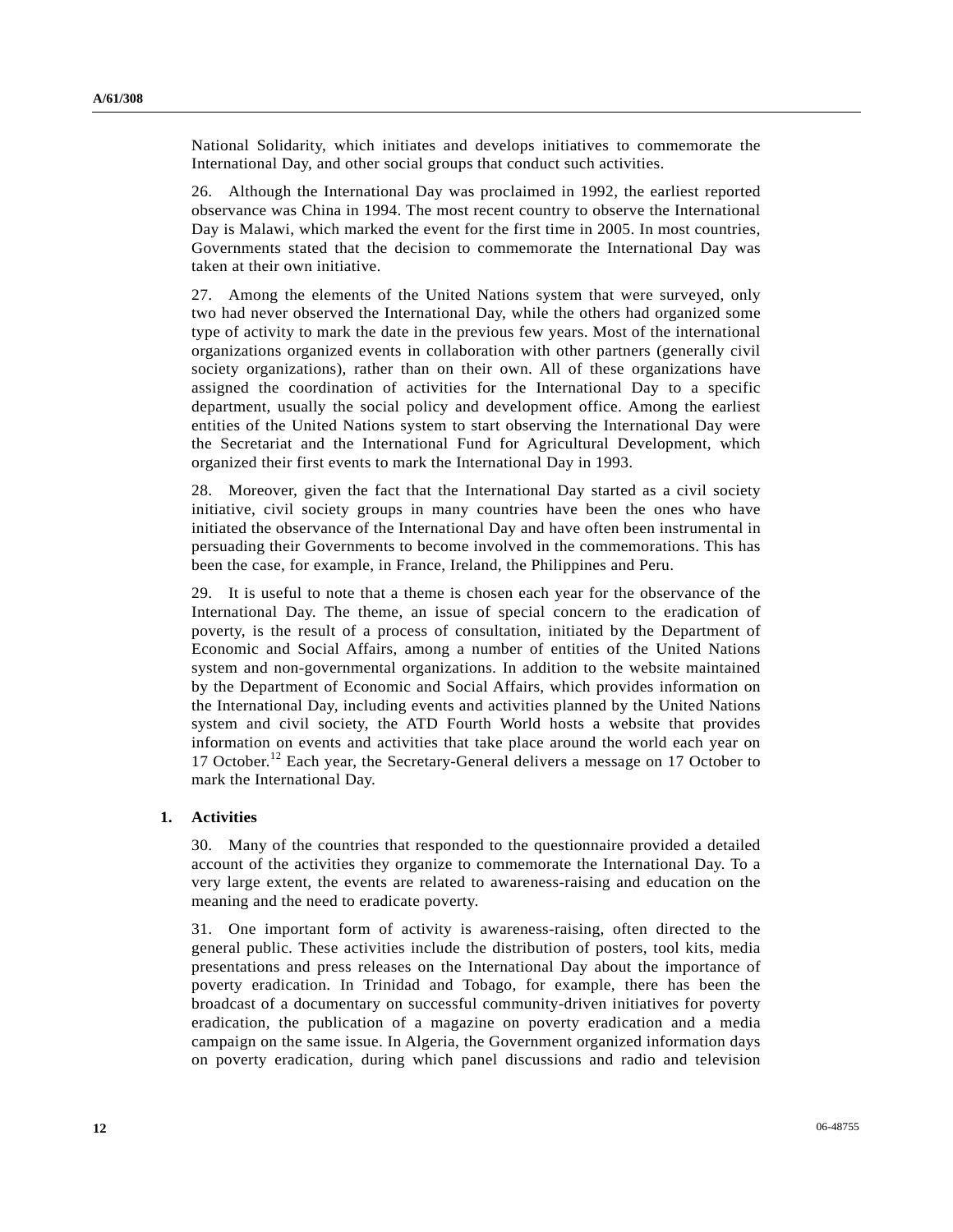programmes were held on issues related to poverty eradication. In Austria, authorities have issued press releases and launched annual information campaigns. In Cambodia, the Government has published folders and posters and issued a press release.

32. In many countries, the media has been involved in the commemoration of the International Day. In Cambodia and Ireland, for example, International Day events are broadcast over radio and television. In Jamaica and Senegal, there were media campaigns involving newspapers, radio and television. In Tunisia, the media was used to provide information on programmes and measures to reduce poverty.

33. It is also common to find events that promote public discussion of poverty issues. Senegal, Jamaica, Trinidad and Tobago and Ireland reported organizing and sponsoring specialized discussions, such as forums or sessions on poverty and poverty reduction. Senegal organized several of these forums on its local private radio stations. In Ireland, a round table was held to discuss how the media reports on poverty issues, and an event was organized where a talk was given by an antipoverty activist.

34. Additionally, in China, Germany, Jamaica and Trinidad and Tobago, many awareness-raising activities are targeted at specific groups, such as the educational and vocational sectors, social and humanitarian associations, the private sector, youth, policymakers and people whose activities have a significant impact in poverty eradication. For these groups, the types of activities organized usually consist of seminars, conferences and film screenings.

35. Some activities have been designed to draw the attention of citizens to the importance of poverty eradication and to mobilize people in the fight against poverty. In China, these activities have included the organization of charitable and fund-raising events and donations, and in Bulgaria, China and Mauritius, events include the presentation of annual awards to groups that have conducted important activities for poverty alleviation.

36. Other activities organized to commemorate the International Day have as their main objective the creation of partnerships and understanding between different social groups. In Trinidad and Tobago, for example, workshops have been organized for public sector officers and leaders of community-based organizations with the objective of enhancing community partnership. In addition, to promote interaction between government officials, non-governmental organizations and citizens, the Government has organized an exhibition featuring displays by different public sector agencies and non-governmental organizations working in poverty eradication activities. In Mauritius, activities such as the cleaning of villages, the painting of community centres and sporting activities for children have been organized to strengthen ties within communities and to promote the participation of all community members.

37. The International Day has also been traditionally linked to community artistic and cultural expressions as a means of expressing the need for community involvement to eradicate poverty. In this regard, the activities of the International Day often include art exhibitions (as in Jamaica) or cultural and artistic events, like theatre, music, art and drama, singing and poetry (as in Ireland and Senegal). As a way to express community involvement and solidarity with people living in poverty, food parcels have been distributed on the International Day in South Africa.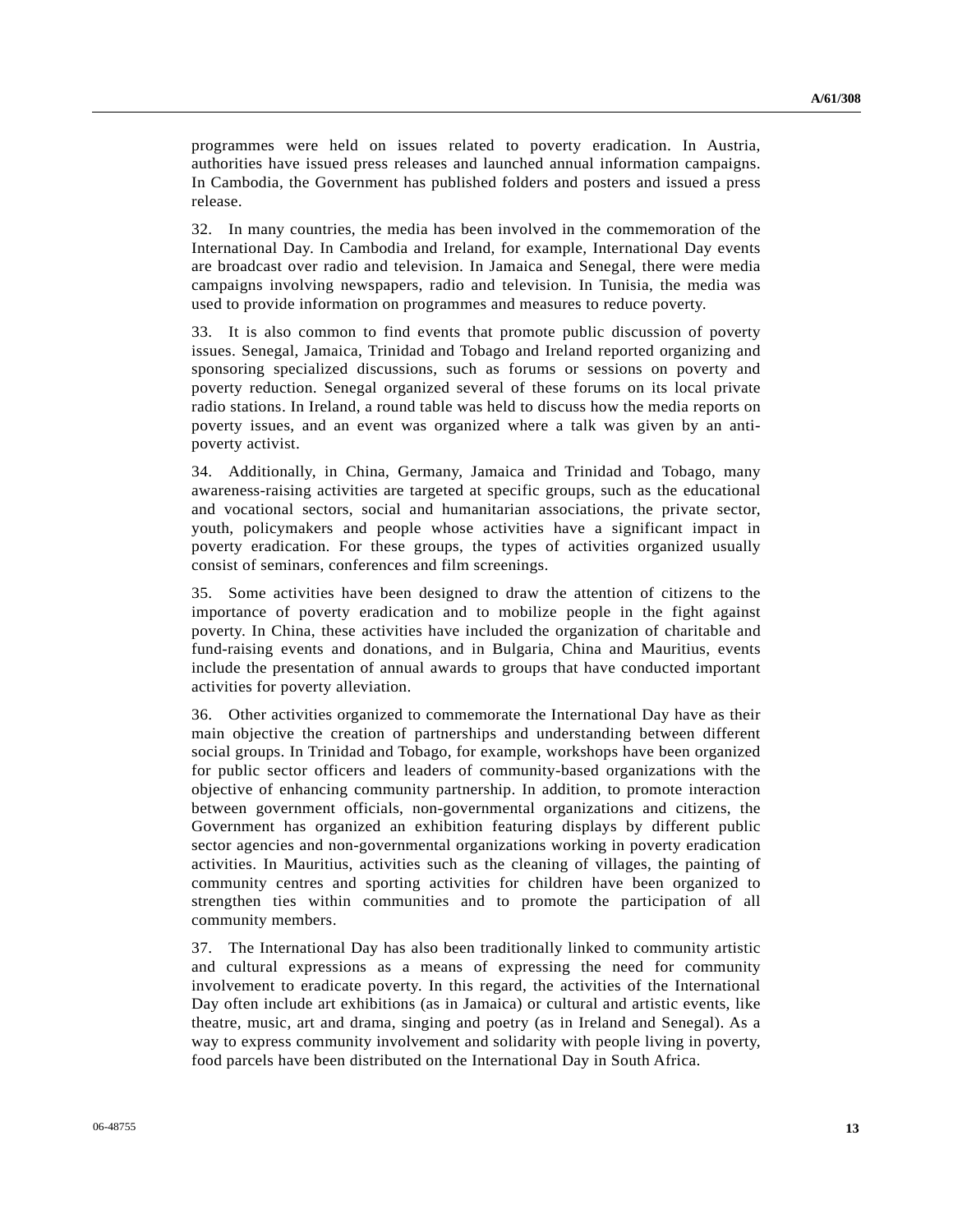38. The International Day is often used as an opportunity for government and community leaders to reach out to citizens. The presentation of statements by community and State leaders to express a country's commitment and efforts to eradicate poverty is a common activity in several countries that commemorate the International Day, such as China, Jamaica and South Africa. Many Governments present their poverty eradication initiatives and programmes during the International Day, as is the case in Bolivia, Cambodia, Senegal and Trinidad and Tobago.

39. The United Nations funds, programmes and specialized agencies have made raising awareness about the importance of poverty eradication a major objective of their work and pursue this objective through their own activities throughout the year. These activities are generally similar to the ones organized by Governments and include forums and workshops on issues related to poverty; awareness-raising campaigns to promote the International Day and its events through their websites and other communication activities, such as issuing posters, press kits and press releases; and mounting art exhibitions on issues related to poverty.

40. At United Nations Headquarters in New York, the Department of Economic and Social Affairs has organized annual observances since the International Day was first proclaimed by the General Assembly. These observances have been organized in collaboration with the Department for Public Information, the non-governmental organization subcommittee for poverty eradication and civil society. An important component of these past observances has been a ceremony held at the commemorative stone at United Nations Headquarters. This ceremony brings together representatives of Member States, United Nations staff, non-governmental organizations, civil society and people living in poverty. Apart from the ceremony, other special events, including panel discussions, exhibitions, press conferences and screening of documentaries on poverty, have been organized over the years. In 2005, the Secretary-General met with a delegation of people living in poverty.

## **2. Participation of civil society in events and activities**

41. Non-governmental organizations and civil society have always played prominent roles, both as organizers and participants in International Day activities. In Lebanon, for example, non-governmental organizations have led marches against poverty; in Algeria and Mauritius, they organized exhibitions providing information on actions of national solidarity and various programmes and activities for poverty eradication. As part of the activities of the International Day, many countries provide financing to non-governmental organizations that work in the field of poverty eradication. In Algeria, the Government financed non-governmental organizations to organize a seminar on food security; in Senegal, the Government provided financing to micro-projects for poverty eradication.

42. Central to the spirit of the International Day is the participation of people living in poverty. More than anything else, the International Day represents — to people living in poverty — one day each year when their voices can be heard and they are given the opportunity to speak for themselves or on behalf of their communities about the adversities, obstacles and hardships they face every single day and the courage and resourcefulness it takes to deal with their extreme poverty. These testimonies are one of the most important activities of the many International Day observances that take place around the world each year and serve to inform the broader community about what it means to live in poverty. In Ireland, for example,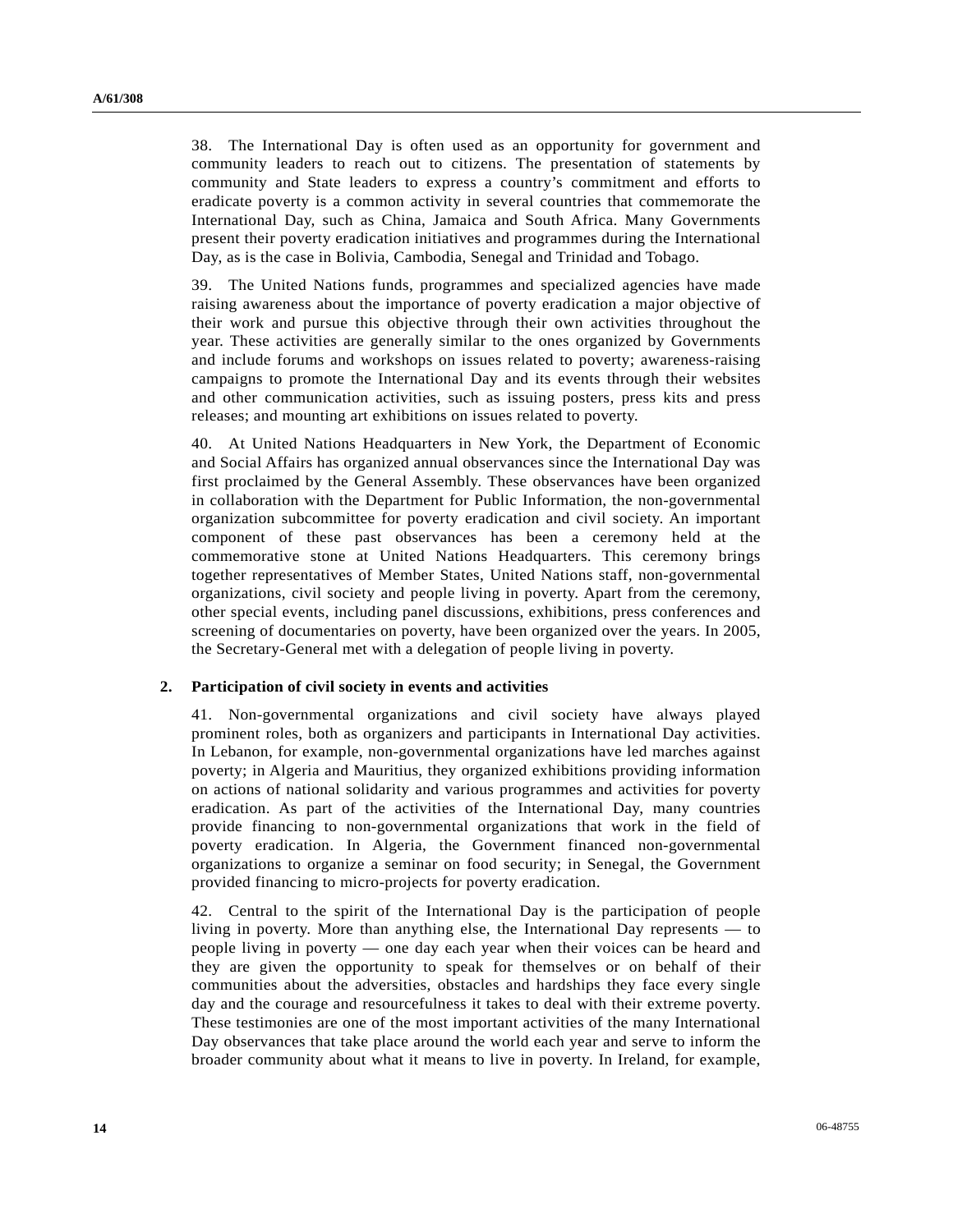the International Day is organized around those testimonies, and in South Africa and Viet Nam, there are specific activities that directly involve the participation of people living in poverty. In Peru, the observance of the International Day was initiated by people living in poverty who organized a march through one of the country's main towns, Cuzco. This march not only helped them to feel empowered, but eventually helped people living in poverty to be recognized as a group and helped to open channels of communication between them and the local authorities and other members of the community.

### **3. Future plans**

43. The majority of Member States that replied to the questionnaire are planning to observe the International Day. Those Member States that do not plan to observe the International Day reported that they already have other activities related to poverty eradication in place. In most cases, Member States that are planning to commemorate the International Day in the future intend to expand their current activities and to introduce new ones.

44. It is encouraging to note that 24 of the 25 Member States that responded to the questionnaire indicated that, in addition to raising public awareness of the International Day, they have also developed proposals to raise awareness among their citizens about the importance of poverty eradication.

45. The activities being planned by Member States for future observances of the International Day include the following.

#### **(a) Raising awareness and promoting the activities of the International Day**

46. Most Member States reported that they have elaborated plans and proposals to increase awareness about the International Day and poverty eradication among their citizens. For many of these countries, the awareness-raising is to be done through increased coverage of the International Day and activities by the media, having personalities or public officials present at the commemoration and launching information campaigns. In Armenia, Germany and Tunisia, for example, there are plans to disseminate information about the International Day through press releases and Internet announcements. In Cyprus, the Government has plans to publish information about the International Day in different periodicals, while in Trinidad and Tobago, there are plans to launch a sensitization and public awareness campaign on the importance of poverty eradication. In Lebanon, arrangements have been made to produce a movie and documentaries for television on the importance of poverty eradication.

47. In other Member States, there are plans to increase awareness about the International Day by launching anti-poverty programmes that are linked to the commemoration of the International Day, or by holding seminars, forums and workshops on the importance of poverty eradication on the International Day. For example, Cambodia will launch its Human Development Report and Poverty Profile on the International Day and Ireland plans to organize a conference entitled "Having your say", in which about 150 representatives of local development projects will participate.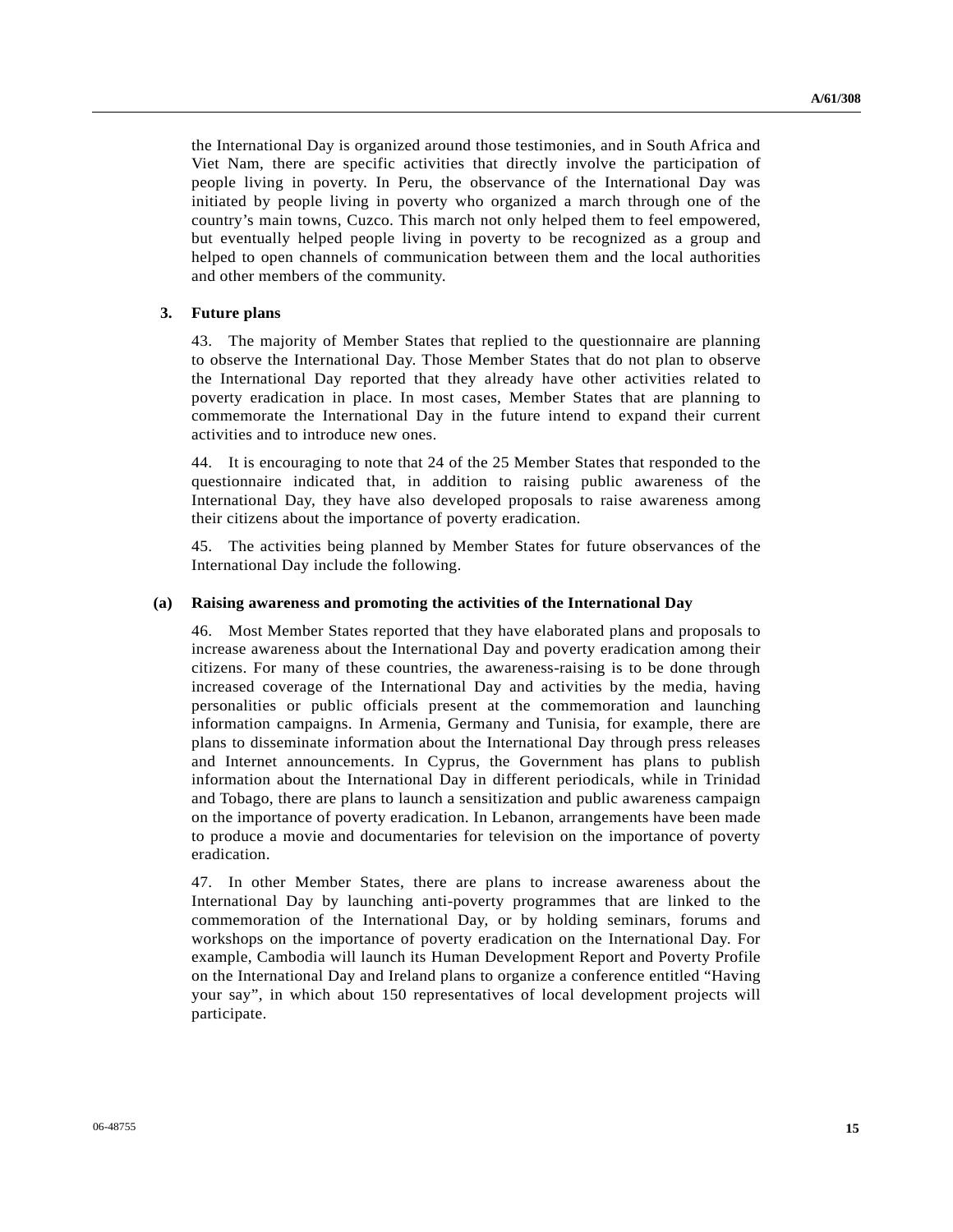48. Many countries reported that they intended to raise public awareness of the International Day and that they would focus on undertaking the same types of activities they had organized for past observances.

#### **(b) Ensuring increased participation of all stakeholders**

49. There are plans by Member States to mobilize all sectors of society to participate in the International Day. China, for example, has plans to increase its cooperation with non-governmental organizations to organize activities for the International Day; Turkey is planning to commemorate the International Day in collaboration with UNDP; Algeria is increasing its support to the poverty reduction activities of social organizations; and Mauritius is trying to involve the youth and children in the activities of the International Day by organizing an essay competition.

### **(c) Enhancing the organization and observance of the International Day**

50. These include plans to increasingly observe the International Day at the local level (in Cambodia); to set up a permanent organization to coordinate the International Day (in Mauritius); and to include dissemination of local success stories in poverty reduction efforts among the activities of the International Day (in Senegal). In Luxembourg and Mauritius, plans have been made to provide financial support to several non-governmental organizations for the organization of activities to commemorate the International Day.

51. All of the entities of the United Nations system that responded to the survey are planning to commemorate the International Day in the coming years. For example, there are plans by the Economic Commission for Africa to organize a workshop with United Nations country missions, the African Union and civil society; by the World Bank to present findings from the global "Moving out of poverty" study; by the International Fund for Agricultural Development to develop and implement a communication plan; and by the United Nations Environment Programme (UNEP) to undertake activities with UNDP under the UNDP-UNEP Poverty and Environment Initiative. The Department of Economic and Social Affairs is organizing an international children's art competition on the theme "We can end poverty". It is planned to have the winning entries issued as a set of United Nations stamps.<sup>13</sup>

# **C. Impact and lessons learned**

52. An important objective of this review is to understand the impact of the observance of the International Day for different stakeholders and the lessons that can be learned from past observances of the International Day around the world.

53. On the part of non-governmental organizations and civil society, a major impact of the International Day has been its empowerment of poor people. The International Day provides an important opportunity for people living in poverty to be visible, to have voice and to provide their testimonies on one day of the year. People living in poverty are also empowered because the International Day gives them a sense of belonging in the community, through their participation and involvement in community development programmes.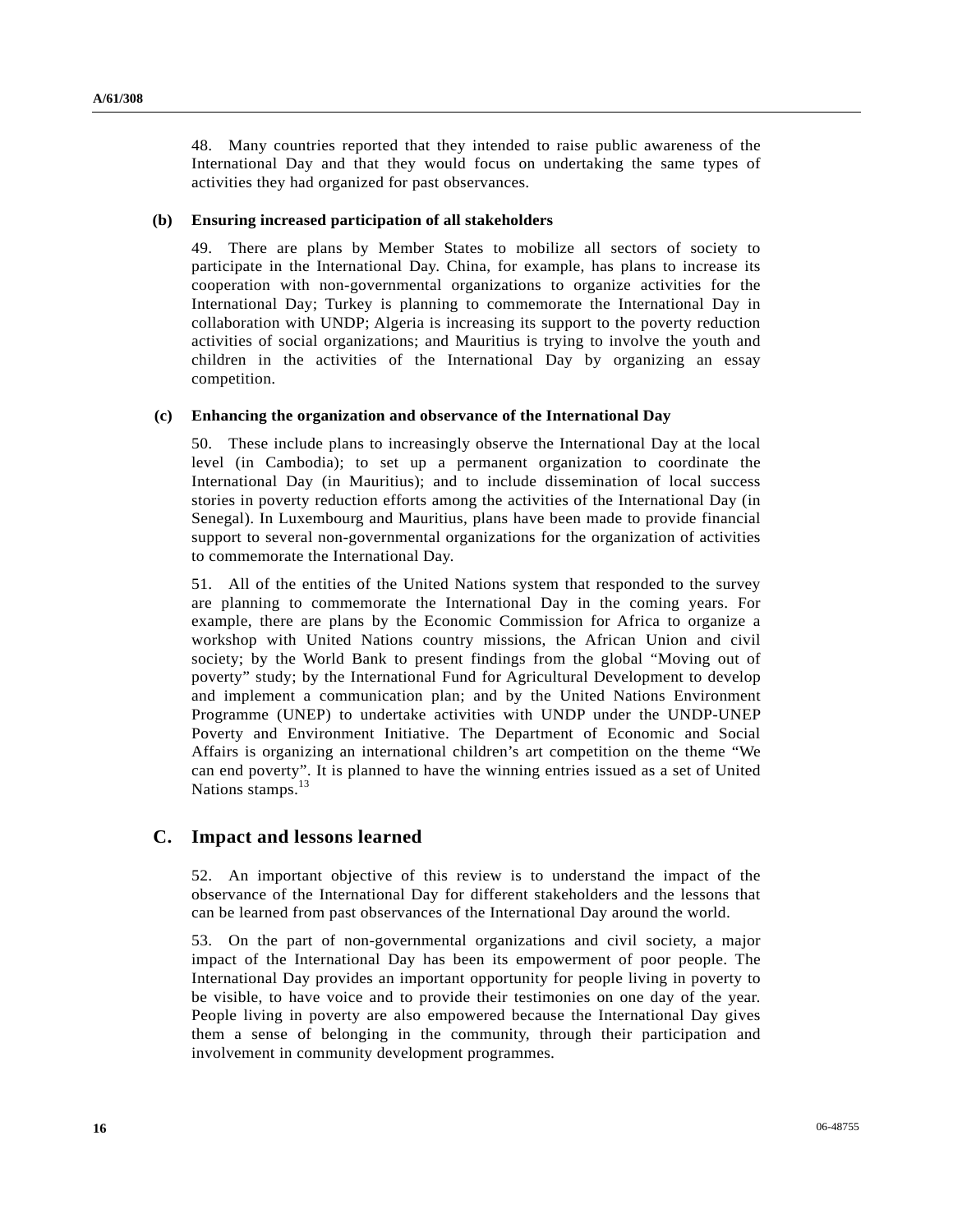54. Among Member States that have observed the International Day, there was broad agreement that the International Day has had an impact on their efforts to reduce poverty. Entities of the United Nations system reported that the observance of the International Day has had an impact on the work of their organizations to reduce poverty.

55. The reported key impacts of the International Day include the following:

 (a) The International Day has been useful in helping people living in poverty become more aware of their rights. It has also been an occasion to raise awareness among poor people of the facilities and services that have been provided for them by the Government and how they can gain access to these;

 (b) The International Day has raised the level of awareness among stakeholders and the public of what it means to live in poverty and of the special needs of people living in extreme poverty. Both Governments and United Nations organizations concurred that the observance of the International Day plays a crucial role in reminding citizens around the world of the existence of poverty and that the eradication of poverty requires a collaborative effort involving all stakeholders. Some Governments reported that the visible impact of the International Day on the public inspires their poverty eradication agencies to continue implementing their plans to increase civil society participation;

 (c) The International Day has also given Member States and organizations of the United Nations system a useful forum to better inform the public about their efforts to eradicate poverty, including their poverty reduction strategies and programmes;

 (d) The existence of a day dedicated to poverty eradication has helped to further mobilize and allocate national resources to people living in poverty. The International Day has encouraged some Governments to direct more resources to combat poverty;

 (e) The International Day is also an important chance for all partners public and private sectors, non-governmental organizations and civil society — to mobilize and better coordinate their resources. The commemoration of the International Day has, in many cases, mobilized communities and organizations to develop policies and initiatives for the reduction of poverty. One country reported that after the commemoration of the International Day began, more nongovernmental organizations became interested in initiating pro-poor programmes.

56. Member States, entities of the United Nations system, non-governmental organizations and civil society highlighted a number of useful lessons learned from past observances of the International Day:

 (a) There is a need to mobilize more communities and stakeholders to participate in the International Day events and activities;

 (b) There may be a need to rethink the way the International Day is celebrated in order to focus on the realization of concrete activities by Governments and stakeholders. The cause of poverty eradication is one for the entire nation and it requires efficient coordination among all State-governed agencies, the private sector and civil society;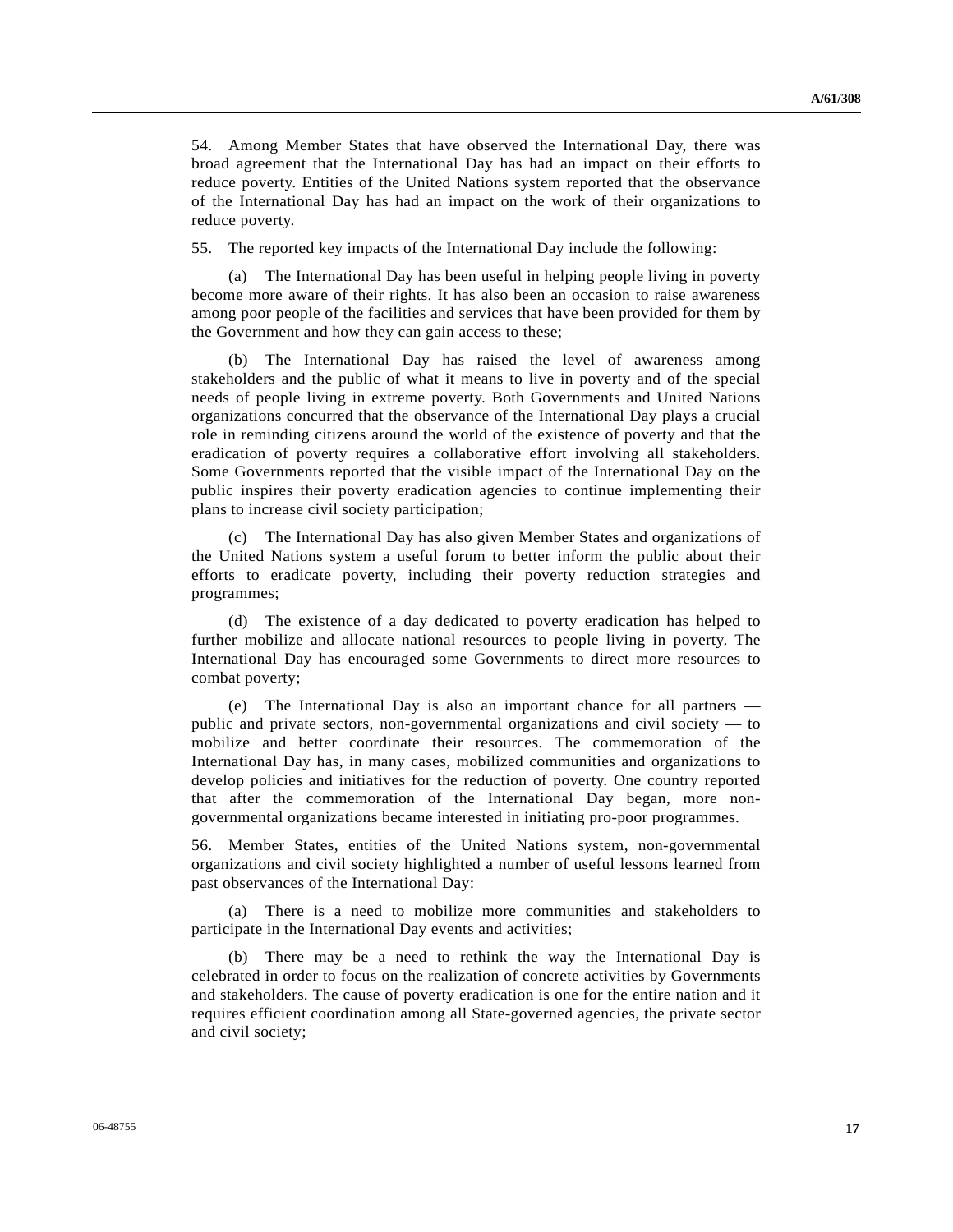(c) The Government should place high priority on the observance of the International Day and there should be a specific office or department responsible for organizing events. Senior government officials should be encouraged to attend International Day events;

 (d) The International Day observances have created opportunities for dialogue with poor people, which has enabled the Government to better target their activities and refine their strategies to fight poverty. Poor people perceive poverty differently and such dialogues can promote a shared understanding of poverty among implementers and recipients of poverty assistance;

 (e) The empowerment of people living in poverty is a tangible impact of the International Day and their prominent participation in future observances of the International Day should be actively promoted.

# **IV. Conclusions and recommendations**

57. The origins of the International Day for the Eradication of Poverty remind us that the eradication of poverty and the respect for human rights are intrinsically linked. Poverty is both a cause and a consequence of the denial of human rights. The defence and implementation of economic, social and cultural rights, as well as political and civil rights, is therefore an essential tool in the fight against poverty.

58. The International Day has been observed around the world, largely as a day to remember and honour the daily struggles of people living in poverty. It represents an opportunity to acknowledge the efforts and struggles of people living in poverty, a chance for them to make their concerns heard and a moment to recognize that poor people are in the forefront in the fight against poverty. The participation of the poor themselves has been at the centre of the International Day celebrations since its very beginning.

59. The review has shown that the International Day can be an important tool to support national efforts to eradicate poverty, by promoting dialogue and collaboration among stakeholders. Beyond raising awareness of the need to eradicate poverty or its human rights dimensions, the lessons learned from observance of the International Day point to the potential of the International Day to serve as an important rallying point for the global and national campaigns to realize the Millennium Development Goals, in particular the goal to eradicate poverty and hunger. This would require an approach to the observance of the International Day that is more inclusive than is currently the case.

60. **The General Assembly may wish to consider the following recommendations to promote and enhance the observance of the International Day:** 

 (a) **Encourage Member States, the United Nations system and all stakeholders to ensure that human rights are mainstreamed into development discussions as a key tool in the eradication of poverty and, in this regard, to enhance community participation and strengthen civil society as key instruments in promoting respect for human rights and the eradication of poverty;**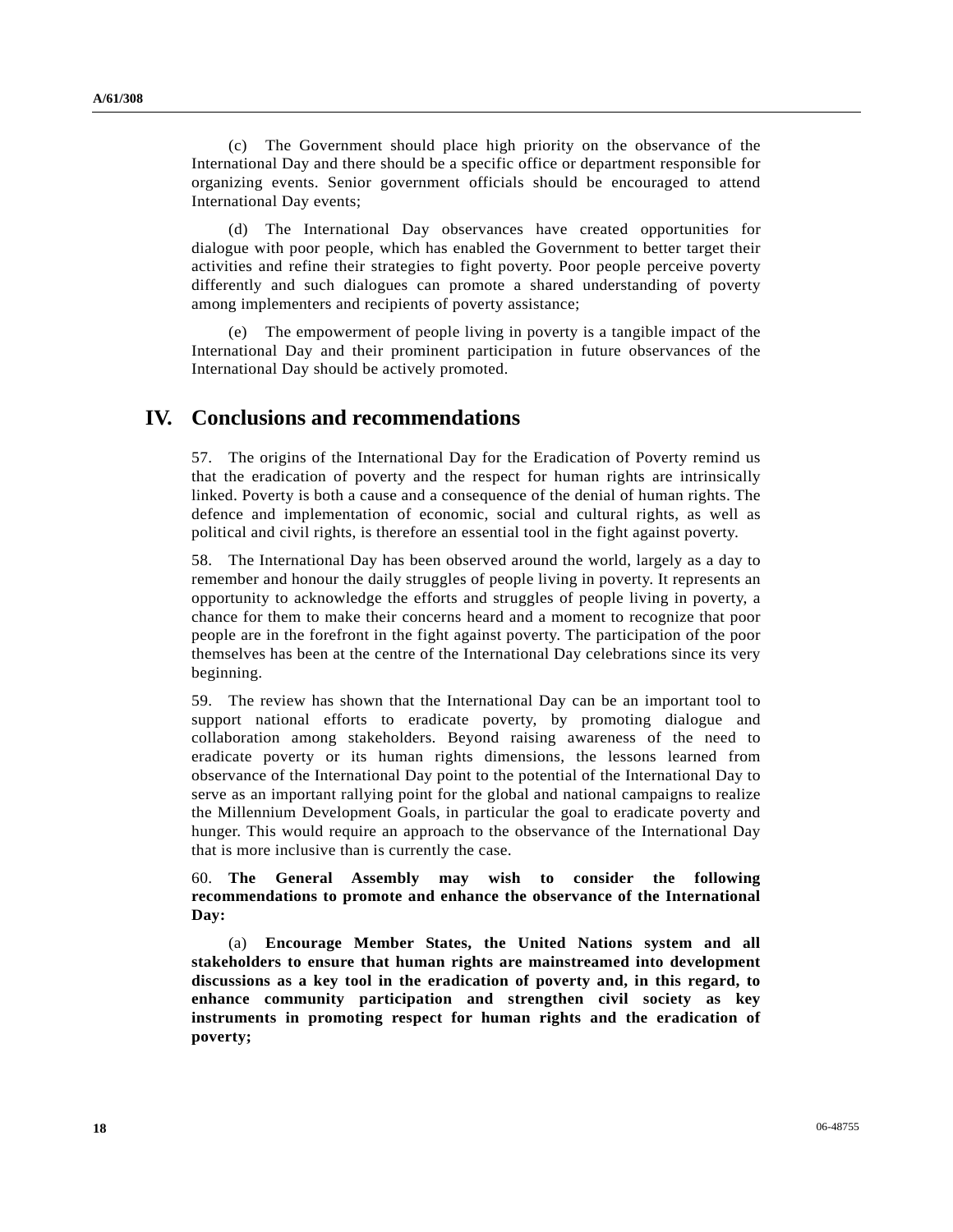(b) **Encourage Members States that do not currently observe the International Day to consider doing so and encourage all Member States to make the International Day a national day for action involving all stakeholders and citizens so that the observance of the International Day can be a rallying point for the national and global campaigns to eradicate poverty and to achieve the Millennium Development Goals;** 

 (c) **Encourage Member States to ensure that the participation of people living in poverty is at the centre of the observances of the International Day and that special efforts are made to ensure the inclusion of the most isolated groups in society;**

 (d) **Encourage Member States to use the International Day as an important tool for all citizens and stakeholders to become aware of the need to join efforts to eradicate poverty and end social exclusion and to ensure that the International Day and its message are widely known by using a variety of means, including the media, the Internet and national campaigns, to disseminate information about the International Day and poverty eradication.**

### *Notes*

- <sup>1</sup> Algeria, Armenia, Austria, Bolivia, Bulgaria, Cambodia, China, Cyprus, Finland, Germany, Ireland, Jamaica, Lebanon, Luxembourg, Malawi, Mauritius, Monaco, Portugal, Qatar, Senegal, South Africa, Syrian Arab Republic, Trinidad and Tobago, Turkey and Viet Nam. 2
- Department of Economic and Social Affairs, International Fund for Agricultural Development, World Bank, World Food Programme, United Nations Human Settlements Programme, Economic and Social Commission for Asia and the Pacific, Economic and Social Commission for Western Asia, Economic Commission for Africa and United Nations Environment Programme.
- See General Assembly resolution 47/196.
- 4 This stone has been replicated in many public places, including in Belgium, Burkina Faso, Canada, Germany, the Philippines, Portugal, Reunion Island, Switzerland and the United States of America.
- See United Nations Development Programme, *Human Development Report 2000* (New York, 2000); Office of the United Nations High Commissioner for Human Rights, *Human Rights and Poverty Reduction: A Conceptual Framework* (Geneva, 2004); and Office of the United Nations High Commissioner for Human Rights, *Draft Guidelines: A Human Rights Approach to Poverty Reduction Strategies* (Geneva, 2002) for a fuller discussion of the human rights approach to poverty eradication.
- The International Bill of Rights consists of the International Covenant on Economic, Social and Cultural Rights, the International Covenant on Civil and Political Rights and its two Optional Protocols and the Universal Declaration of Human Rights.
- United Nations Children's Fund, *Excluded and Invisible: The State of the World's Children 2006*  (New York, 2006), p. 36.  $\text{See General Assembly resolution } 41/128$  and A/CONF.157/23.
- 
- See United Nations Development Programme, *Human Development Report 2000* (New York, 2000), p. 74.<br>See Office of the United Nations High Commissioner for Human Rights, *Human Rights and*
- *Poverty Reduction: A Conceptual Framework* (Geneva, 2004) for a comprehensive introduction to the subject.